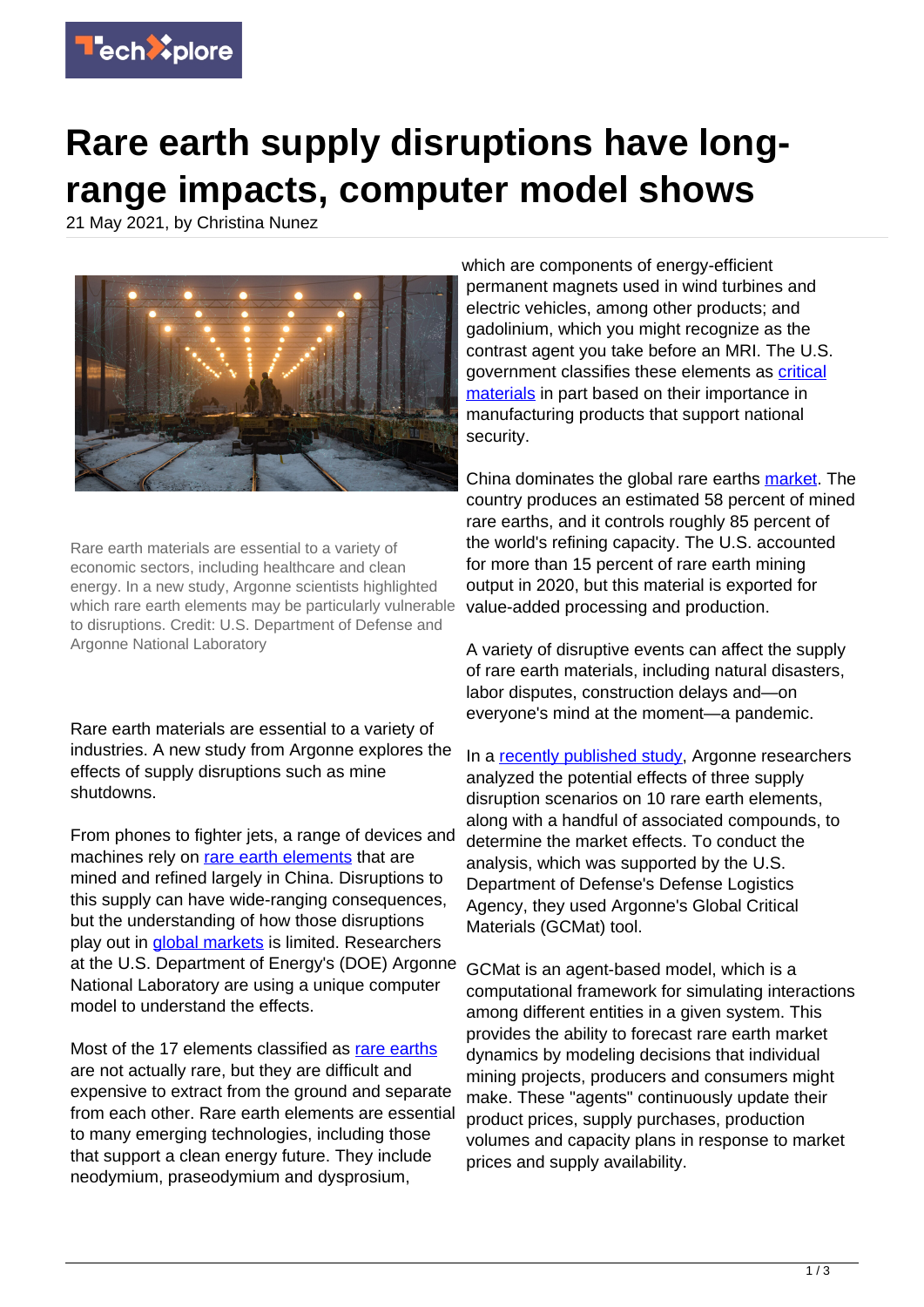

"With agent-based modeling, we can capture what happens in a market with a lot more fidelity and detail than would be possible with other types of modeling," said Matthew Riddle, assistant energy scientist at Argonne and lead study author.

The GCMat team uses Argonne's high performance "At Argonne, we're able to draw from our expertise computing Bebop cluster at the Laboratory Computing Resource Center to calibrate the model and evaluate uncertainties over a range of diverse market scenarios.

"Agent-based modeling looks at the parameters that trigger decisions, such as whether to open or close a mine, and how those decisions cascade through the market and supply chain," said Allison Bennett Irion, study co-author and chair of Argonne's Advanced Supply Chain Analytics initiative.

The results of the study highlighted which rare earth elements may be particularly vulnerable to disruptions. The largest price increases in response to disruptions occurred for dysprosium oxide, which is used in permanent magnets, specialty alloys and based modeling of supply disruptions in the global other applications. Didymium oxide, which is a mixture of neodymium and praseodymium, was also found to be prone to price surges.

In general, the analysis found that in the case of temporary scenarios—a one-year export stoppage and a two-year mine shutdown—price impacts tended to extend years beyond the disruption period. Effects on production, capacity and demand also could potentially last longer. The model suggested some mines that started up outside of China in response to a disruption would not likely be able to keep operating after primary supplies recovered.

The GCMat team is now working on changes to the model that will help align it with U.S. goals to lower greenhouse gas emissions. They are enhancing representations of rare earth magnet markets for energy-efficient motors, including those used in wind turbines and electric vehicles. And new agentbased models of the lithium-ion battery [supply](https://techxplore.com/tags/supply+chain/) [chain](https://techxplore.com/tags/supply+chain/) will assess how shortages of global materials might affect the adoption of battery technologies important to electric vehicle markets.

GCMat, which has also been supported by the former Office of Energy Policy and Systems Analysis at DOE, is based on Argonne's Repast Simphony, an open-source toolkit for implementing and using agent-based modeling.

in a range of energy systems—batteries, for example—and combine that with unique modeling and computing capabilities to do research like this," Riddle said.

The researchers also plan to use GCMat to evaluate the effectiveness of strategies such as recycling, conservation and diversification of supplies for reducing the severity of disruptions in rare [earth](https://techxplore.com/tags/earth/) markets.

The study, "Agent-based modeling of supply disruptions in the global rare earths market," was published in the January issue of Resources, Conservation and Recycling.

**More information: Matthew E. Riddle et al. Agent**rare earths market, Resources, Conservation and Recycling (2020). [DOI:](http://dx.doi.org/10.1016/j.resconrec.2020.105193) [10.1016/j.resconrec.2020.105193](http://dx.doi.org/10.1016/j.resconrec.2020.105193)

Provided by Argonne National Laboratory